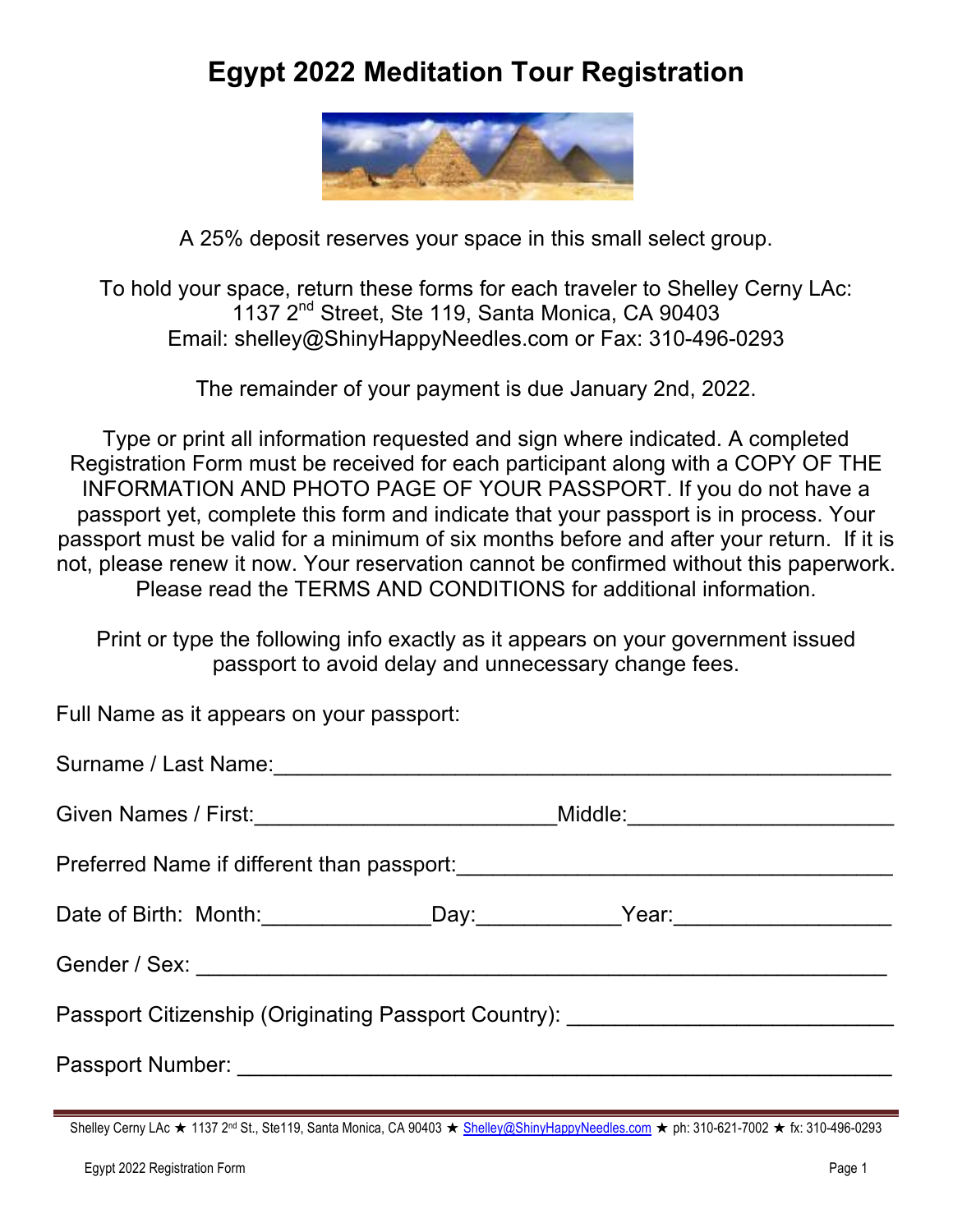| *Include a photocopy of the face page of your passport with these forms.                           |  |
|----------------------------------------------------------------------------------------------------|--|
|                                                                                                    |  |
|                                                                                                    |  |
|                                                                                                    |  |
|                                                                                                    |  |
|                                                                                                    |  |
|                                                                                                    |  |
| What airport will you depart from for this trip? _______________________________                   |  |
| Roommate:                                                                                          |  |
| I desire a single room and will pay the single supplement. _____________________                   |  |
| Has your desired roommate completed the registration and paid their deposit?                       |  |
| I would like a roommate assigned to me if one is available: ____________________                   |  |
| Do you have any existing health or medical conditions?: ________________________                   |  |
| If you become ill, injured, or disabled, whom should we contact that is not traveling with<br>you? |  |
|                                                                                                    |  |
|                                                                                                    |  |

| Shelley Cerny LAc ★ 1137 2 <sup>nd</sup> St., Ste119, Santa Monica, CA 90403 ★ Shelley@ShinyHappyNeedles.com ★ ph: 310-621-7002 ★ fx: 310-496-0293 |  |  |  |
|----------------------------------------------------------------------------------------------------------------------------------------------------|--|--|--|
|----------------------------------------------------------------------------------------------------------------------------------------------------|--|--|--|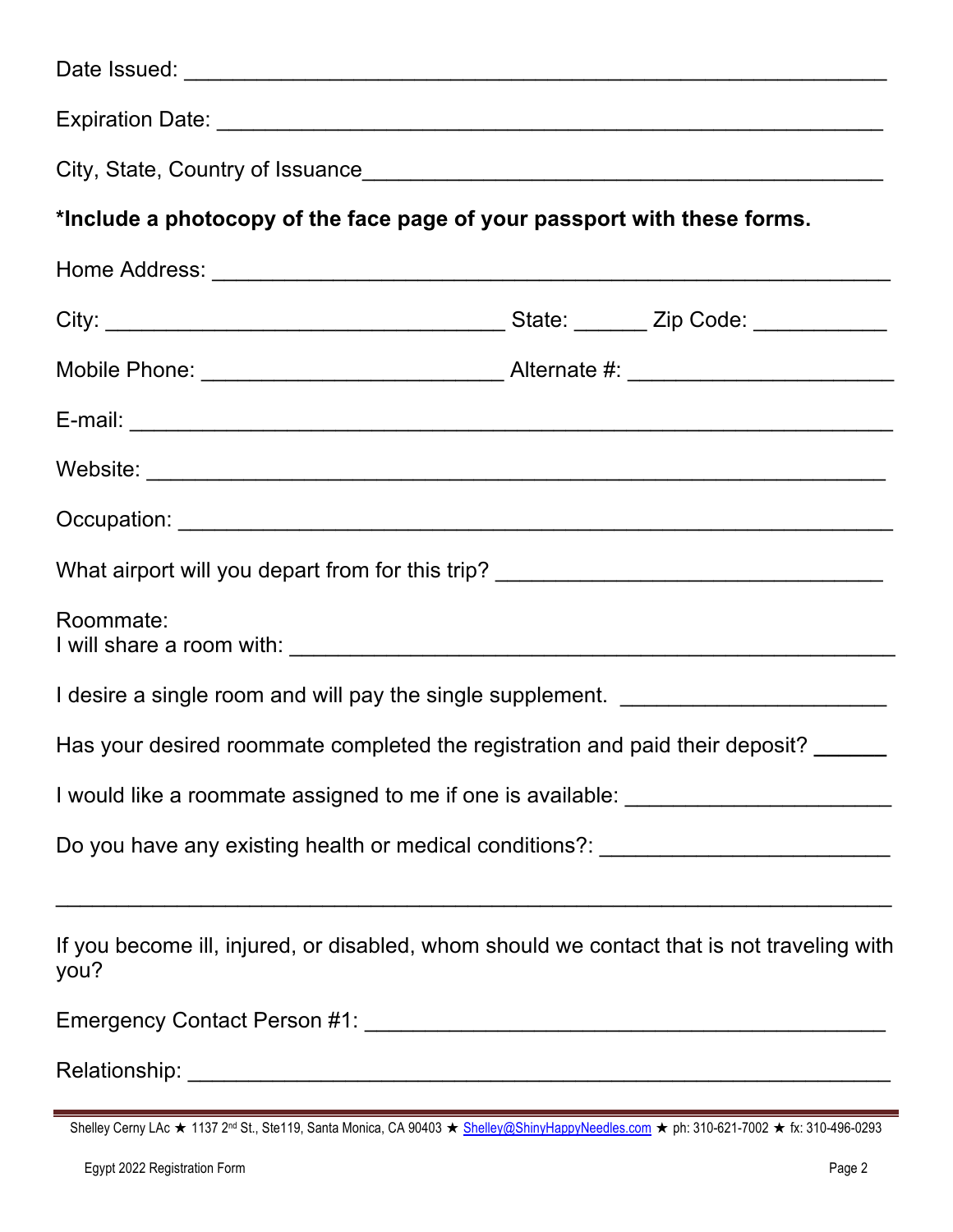| Do you have any dietary restrictions (example: Vegetarian, Gluten Intolerant, Dairy |  |
|-------------------------------------------------------------------------------------|--|
| Is there any other condition, medical or health issue we should be aware of?        |  |

# **TRAVEL TERMS AND CONDITIONS**

 $\mathcal{L}_\text{max}$  , and the contract of the contract of the contract of the contract of the contract of the contract of the contract of the contract of the contract of the contract of the contract of the contract of the contr

Shelley Cerny LAc and cooperating agencies act only in the capacity of representatives for the participation in all matters relating to transportation and/or all other related travel services and assume no responsibility for injury, loss or damage to person or property in connection with any service, including but not limited to that resulting directly or indirectly from: acts of God, detention, annoyance, delays and expenses arising from quarantine, strikes, thefts, pilferage, failure of any means of

Shelley Cerny LAc ★ 1137 2<sup>nd</sup> St., Ste119, Santa Monica, CA 90403 ★ Shelley@ShinyHappyNeedles.com ★ ph: 310-621-7002 ★ fx: 310-496-0293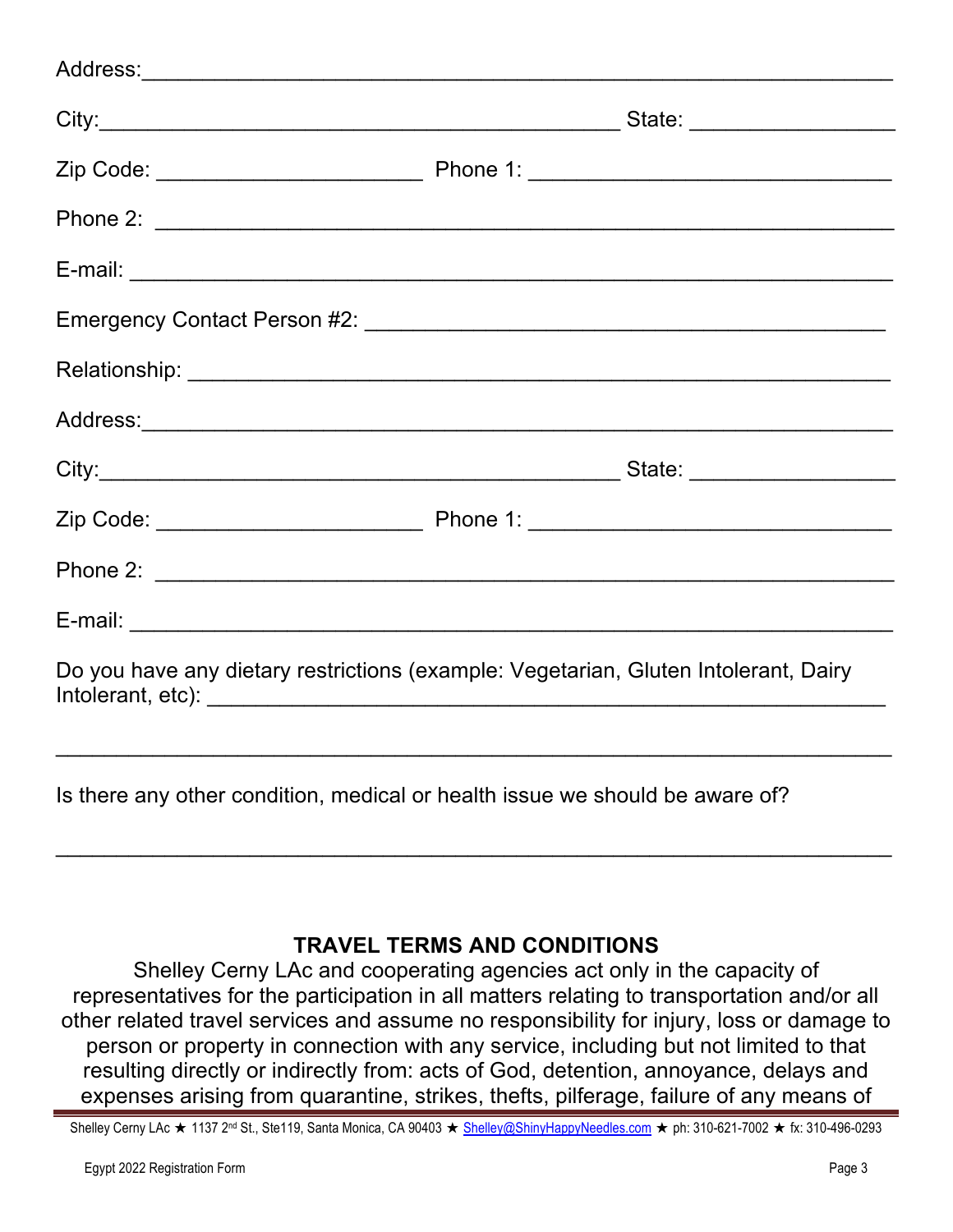conveyance to arrive or depart as scheduled, civil disturbances, government restrictions or regulation, discrepancies or change in transit over which it has no control. Tour plan, program details, tour leadership, costs, the sequence of cities visited or even number of nights in each city as advertised can change due to change in logistics at the time of travel. Prices are subject to change. We reserve the right to provide alternate hotels if mentioned hotels become unavailable for any reason. This tour does not include international flights and therefore begins when you arrive at destination and ends when you depart destination. Baggage and personal effects are the sole responsibility of the owners at all times. You must be prepared to carry your own luggage if necessary. Shelley Cerny LAc strongly encourages travelers to purchase trip cancellation/interruption, baggage, medical expense, medical evacuation, accidental death coverage, and emergency assistance insurance.

## **RELEASE AND ASSUMPTION OF RISK**

The undersigned has read carefully the schedule of activities for this tour, as well as the conditions of application and participation as outlined in the tour information, and recognizes and accepts any risks thereof and the conditions set forth therein. The undersigned also understands and hereby agrees to and on behalf of himself/herself, his/her dependents, heirs, executors, administrators, and assigns to abide by the conditions set forth under RESPONSIBILITY, above, as well as in the information provided, and to release and hold harmless Shelley Cerny LAc and her agents and any of their officers, agents, licensees or representatives from any liability for delays, injuries or death, or for the loss of or damage to, his/ her property, however, occurring during any portion of, or in relation to, the tour referred to in the information provided and in other related documents received by the undersigned, relating to the program and potential risks.

### **YOUR FINANCIAL INVESTMENT**

A deposit of 25% is due at the time of registration and serves to reserve your place. The remainder of the tour fee and other expenses, if applicable, are due on or before January 2nd, 2022. Your deposit constitutes an agreement to pay the remaining amount due. The deposit is non-refundable. After January 2nd, 2022 no refunds of additional payments will be issued, though cancellation is possible. Cancellation 60-90 days before March 9<sup>th</sup> refunds 65%. Cancellation 30-59 days before March 9<sup>th</sup> refunds  $50\%$ . Cancellation 7-29 days before March 9<sup>th</sup> refunds 25%. Cancellation 7-1 days before March 9<sup>th</sup> refunds \$0.Travel insurance is extra and strongly recommended due to its low cost and thorough coverage. Please keep a copy of this completed form for your records. Please contact Shelley Cerny LAc with your questions.

Shelley Cerny LAc ★ 1137 2<sup>nd</sup> St., Ste119, Santa Monica, CA 90403 ★ Shelley@ShinyHappyNeedles.com ★ ph: 310-621-7002 ★ fx: 310-496-0293